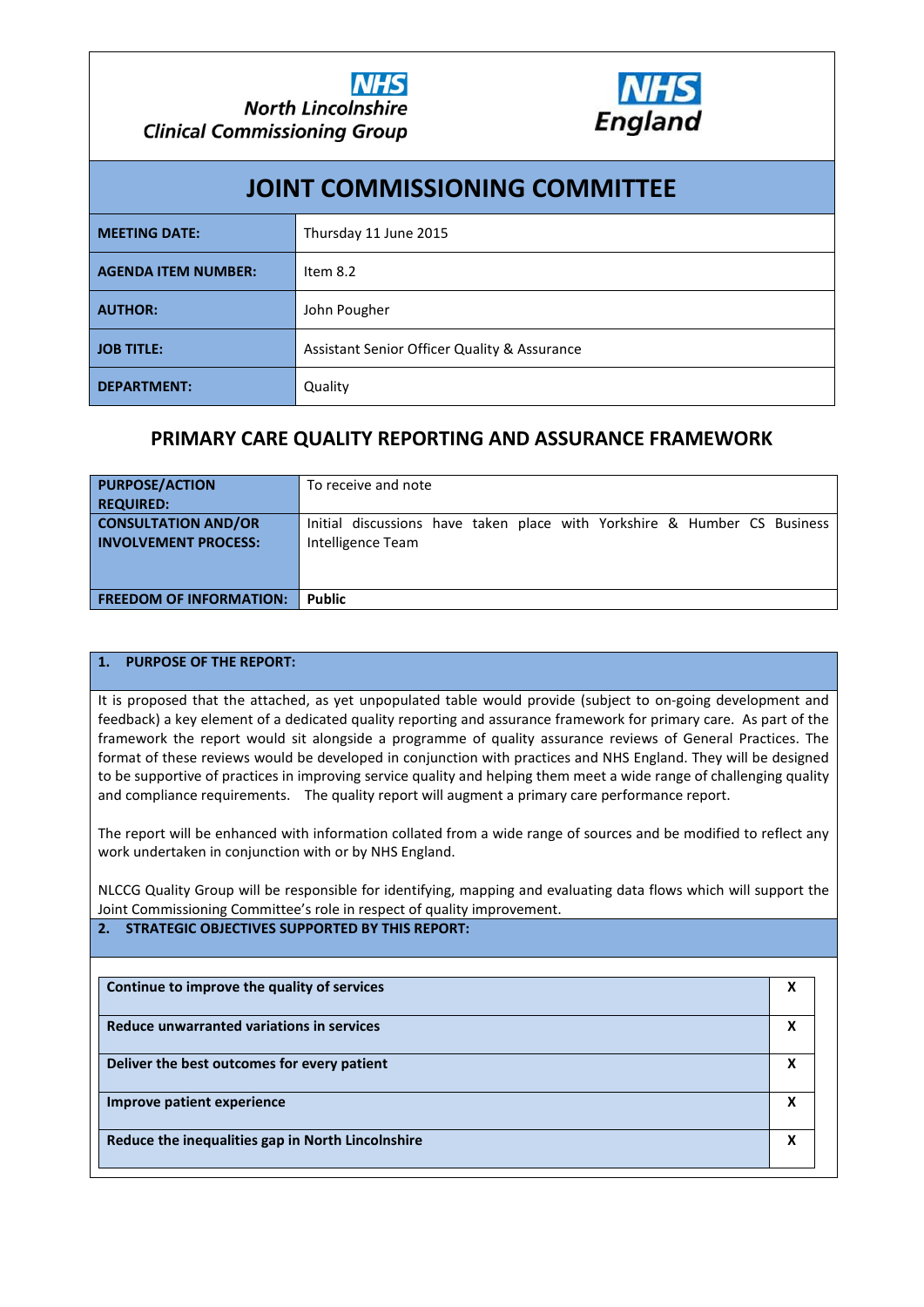| ASSURANCES TO THE JOINT COMMISSIONING COMMITTEE<br>3.                                                                                                                                      |     |  |           |   |  |  |  |  |
|--------------------------------------------------------------------------------------------------------------------------------------------------------------------------------------------|-----|--|-----------|---|--|--|--|--|
| The attached report and proposed outline framework is intended to provide the Committee with assurances in<br>respect to primary care quality - supporting a key committee responsibility. |     |  |           |   |  |  |  |  |
| <b>IMPACT ON RISK ASSURANCE FRAMEWORK:</b><br>4.                                                                                                                                           |     |  |           |   |  |  |  |  |
|                                                                                                                                                                                            | Yes |  | No        | x |  |  |  |  |
|                                                                                                                                                                                            |     |  |           |   |  |  |  |  |
| <b>IMPACT ON THE ENVIRONMENT - SUSTAINABILITY:</b><br>5.                                                                                                                                   |     |  |           |   |  |  |  |  |
|                                                                                                                                                                                            | Yes |  | No        | X |  |  |  |  |
|                                                                                                                                                                                            |     |  |           |   |  |  |  |  |
| <b>LEGAL IMPLICATIONS:</b><br>6.                                                                                                                                                           |     |  |           |   |  |  |  |  |
|                                                                                                                                                                                            | Yes |  | No        | X |  |  |  |  |
|                                                                                                                                                                                            |     |  |           |   |  |  |  |  |
| <b>RESOURCE IMPLICATIONS:</b><br>7.                                                                                                                                                        |     |  |           |   |  |  |  |  |
|                                                                                                                                                                                            | Yes |  | <b>No</b> | X |  |  |  |  |
| implications should the CCG develop a programme of quality reviews for practices however the extent will depend<br>on the scope of such activity which has yet to be agreed.               |     |  |           |   |  |  |  |  |
| <b>EQUALITY IMPACT ASSESSMENT:</b><br>8.                                                                                                                                                   |     |  |           |   |  |  |  |  |
|                                                                                                                                                                                            | Yes |  | <b>No</b> | x |  |  |  |  |
|                                                                                                                                                                                            |     |  |           |   |  |  |  |  |
| PROPOSED PUBLIC & PATIENT INVOLVEMENT AND COMMUNICATIONS:<br>9.                                                                                                                            |     |  |           |   |  |  |  |  |
|                                                                                                                                                                                            | Yes |  | <b>No</b> | X |  |  |  |  |
| It is intended that patient and public feedback will provide an essential part of a quality assurance framework for<br>primary care reporting.                                             |     |  |           |   |  |  |  |  |
| 10. RECOMMENDATIONS:                                                                                                                                                                       |     |  |           |   |  |  |  |  |
| The Joint Commissioning Committee is asked to:<br>Consider the attached table and comment upon its content in relation to providing a basis for a quality<br>reporting framework           |     |  |           |   |  |  |  |  |